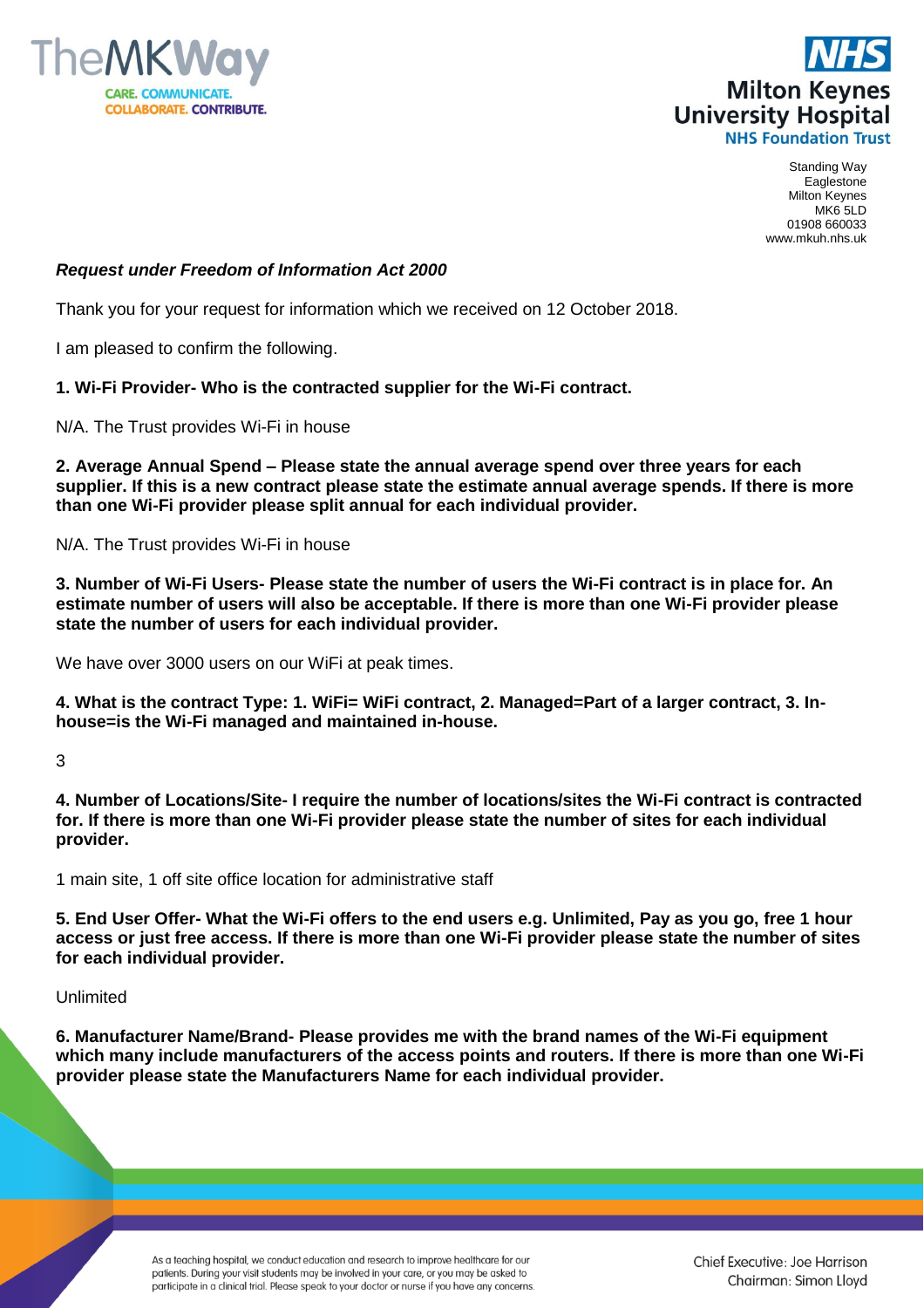The Trust has decided to withhold this information on the basis of the exemption in Section 36(2)(c) of the Freedom of Information Act.

Section 36(2) - (prejudice to effective conduct of public affairs)

This information is being withheld due to the risk associated with revealing information that could be used to compromise the security of infrastructure, systems and information.

## **7. Contract Description- Please provide me with a brief description of the solution in place for Wi-Fi and any other services provided under the contract. If there is more than one Wi-Fi provider please state the contract description for each individual provider.**

N/A. The Trust provides Wi-Fi in house

**8. Actual Contract Start Date- Please can you state the Start date of the contract. If there is more than on Wi-Fi provider please split contract dates for each individual provider.**

N/A.

**9. Actual Contract Renewal/Expiry Date- Please can you state the renewal/expiry date of the contract. If the contract is coming up for renewal if possible please state the likely outcome of the Wi-Fi contract.**

N/A.

**10. Contact Details- I require the person from within the organisation responsible for the Wi-Fi contract. Can you please provide me with their full contact detail including contact number and an email address? If there is more than one Wi-Fi provider please state the contract details for each individual provider.**

# I.T. Department. 01908 660033

**IF the organisation doesn't have a Wi-Fi contract in place please state when the organisation plans to have a Wi-Fi contract in place. Please do this by providing me with a month and year and if possible what type of solutions they plan to want in place and the number of locations. If this service is provided in-house please provide me with:**

- **1. Number of Users**
- **2. Number of Locations/Site**
- **3. End User Offer**
- **4. Manufacturer Name/Brand**

**5. Contact Details- I require the person from within the organisation responsible for the Wi-Fi IF the organisation has this service (Wi-Fi) as part of a managed service please can you provide me with the contract details of the managed contract including:**

# **1. Current Provider**

**2. Number of Users- This is normally the total number of staff with the organisation.**

**3. Contract Description- Please can you provide me with a brief contract description of the overall contract.**

**4. Contract Expiry Date- Please** 

**5. Contract Review Date**